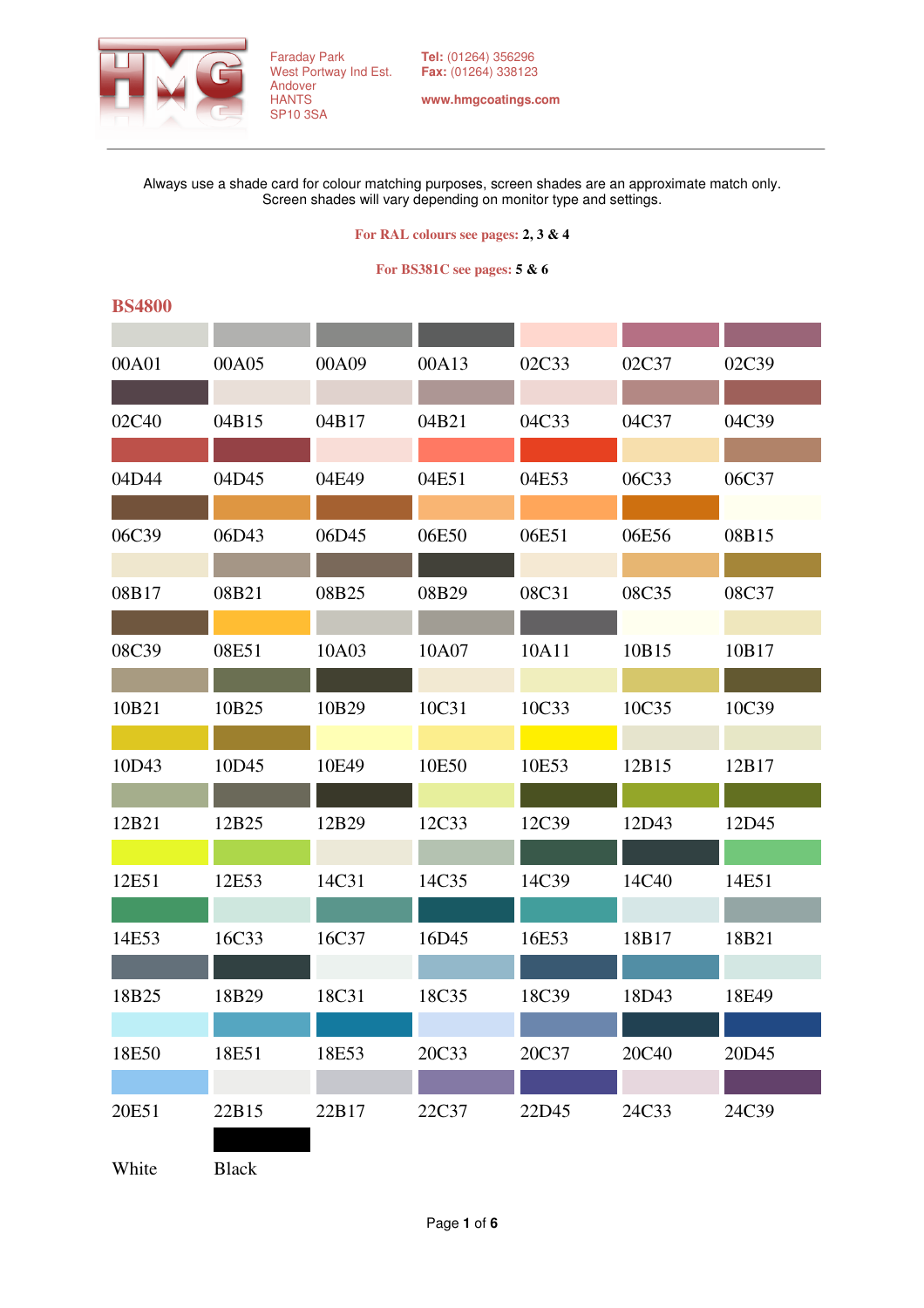

**www.hmgcoatings.com** 

# **RAL Colour System**

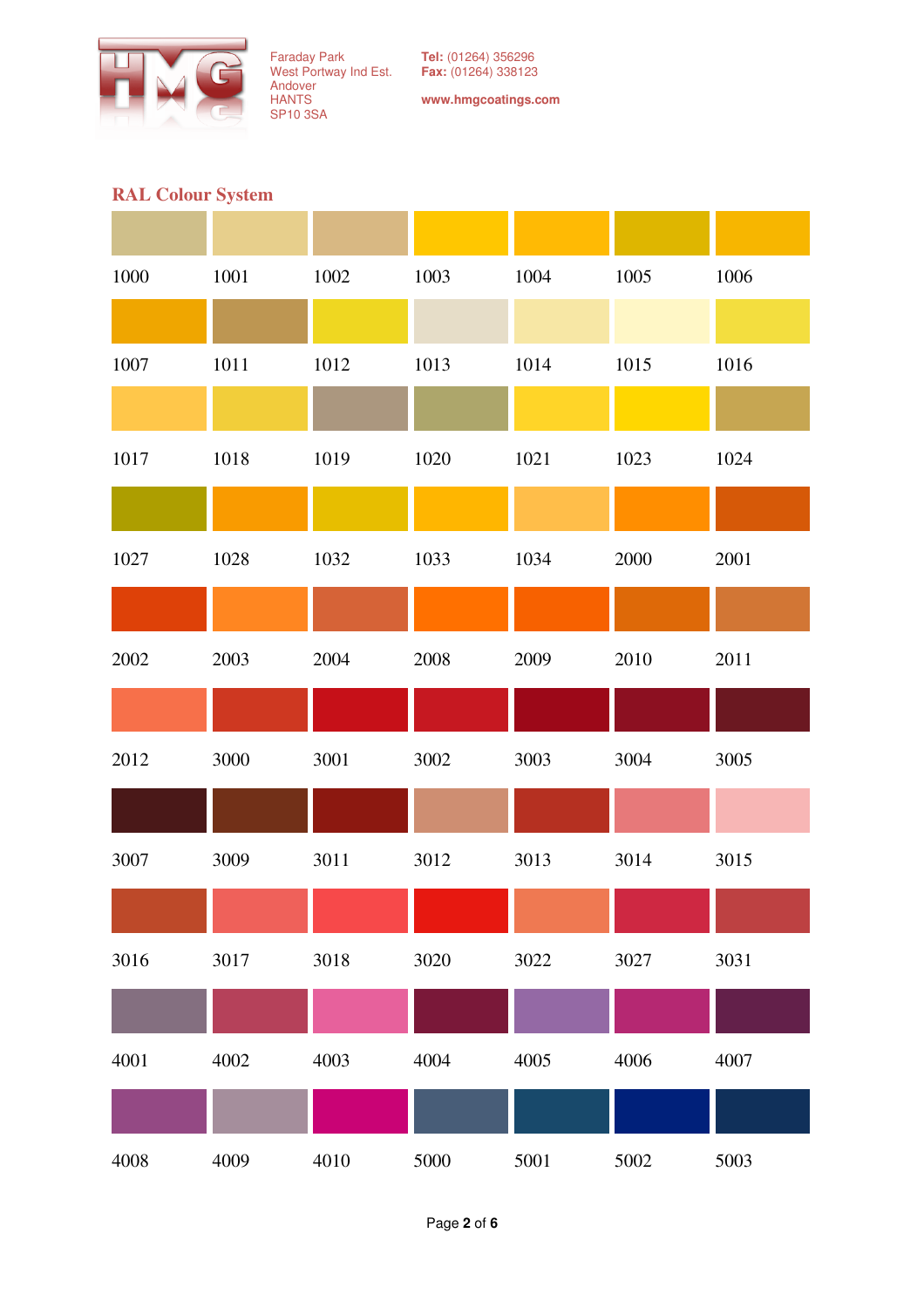

**Tel:** (01264) 356296 **Fax:** (01264) 338123

| 5004 | 5005 | 5007 | 5008 | 5009 | 5010 | 5011 |
|------|------|------|------|------|------|------|
|      |      |      |      |      |      |      |
| 5012 | 5013 | 5014 | 5015 | 5017 | 5018 | 5019 |
|      |      |      |      |      |      |      |
| 5020 | 5021 | 5022 | 5023 | 5024 | 6000 | 6001 |
|      |      |      |      |      |      |      |
| 6002 | 6003 | 6004 | 6005 | 6006 | 6007 | 6008 |
|      |      |      |      |      |      |      |
| 6009 | 6010 | 6011 | 6012 | 6013 | 6014 | 6015 |
|      |      |      |      |      |      |      |
| 6016 | 6017 | 6018 | 6019 | 6020 | 6021 | 6022 |
|      |      |      |      |      |      |      |
| 6024 | 6025 | 6026 | 6027 | 6028 | 6029 | 6032 |
|      |      |      |      |      |      |      |
| 6033 | 6034 | 7000 | 7001 | 7002 | 7003 | 7004 |
|      |      |      |      |      |      |      |
| 7005 | 7006 | 7008 | 7009 | 7010 | 7011 | 7012 |
|      |      |      |      |      |      |      |
| 7013 | 7015 | 7016 | 7021 | 7022 | 7023 | 7024 |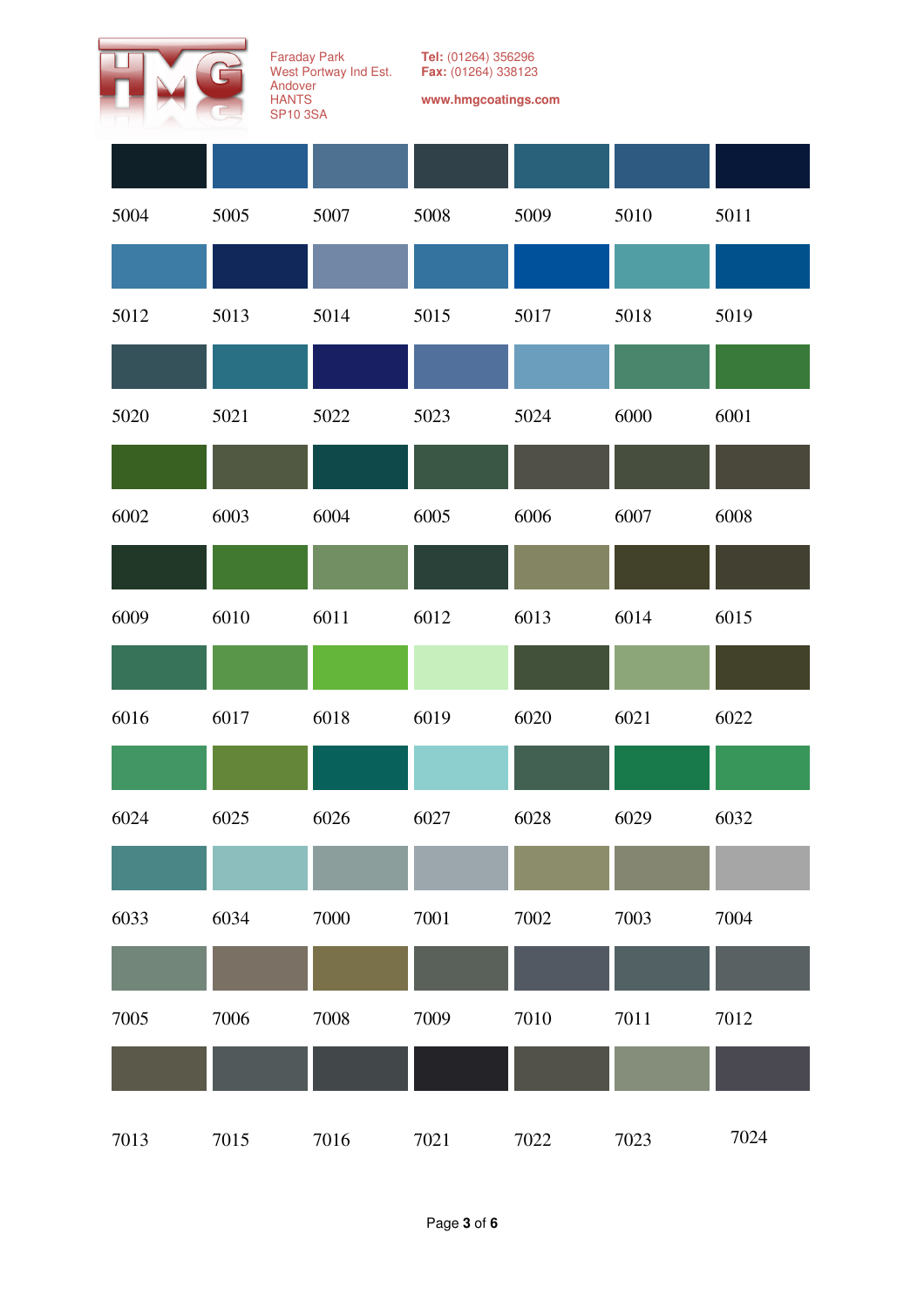

**Tel:** (01264) 356296 **Fax:** (01264) 338123

| 7026 | 7030 | 7031 | 7032 | 7033 | 7034 | 7035 |
|------|------|------|------|------|------|------|
|      |      |      |      |      |      |      |
| 7036 | 7037 | 7038 | 7039 | 7040 | 7042 | 7043 |
|      |      |      |      |      |      |      |
| 7044 | 7045 | 7046 | 7047 | 8000 | 8001 | 8002 |
|      |      |      |      |      |      |      |
| 8003 | 8004 | 8007 | 8008 | 8011 | 8012 | 8014 |
|      |      |      |      |      |      |      |
| 8015 | 8016 | 8017 | 8019 | 8022 | 8023 | 8024 |
|      |      |      |      |      |      |      |
| 8025 | 8028 | 9001 | 9002 | 9003 | 9004 | 9005 |
|      |      |      |      |      |      |      |
| 9010 | 9011 | 9016 | 9017 | 9018 |      |      |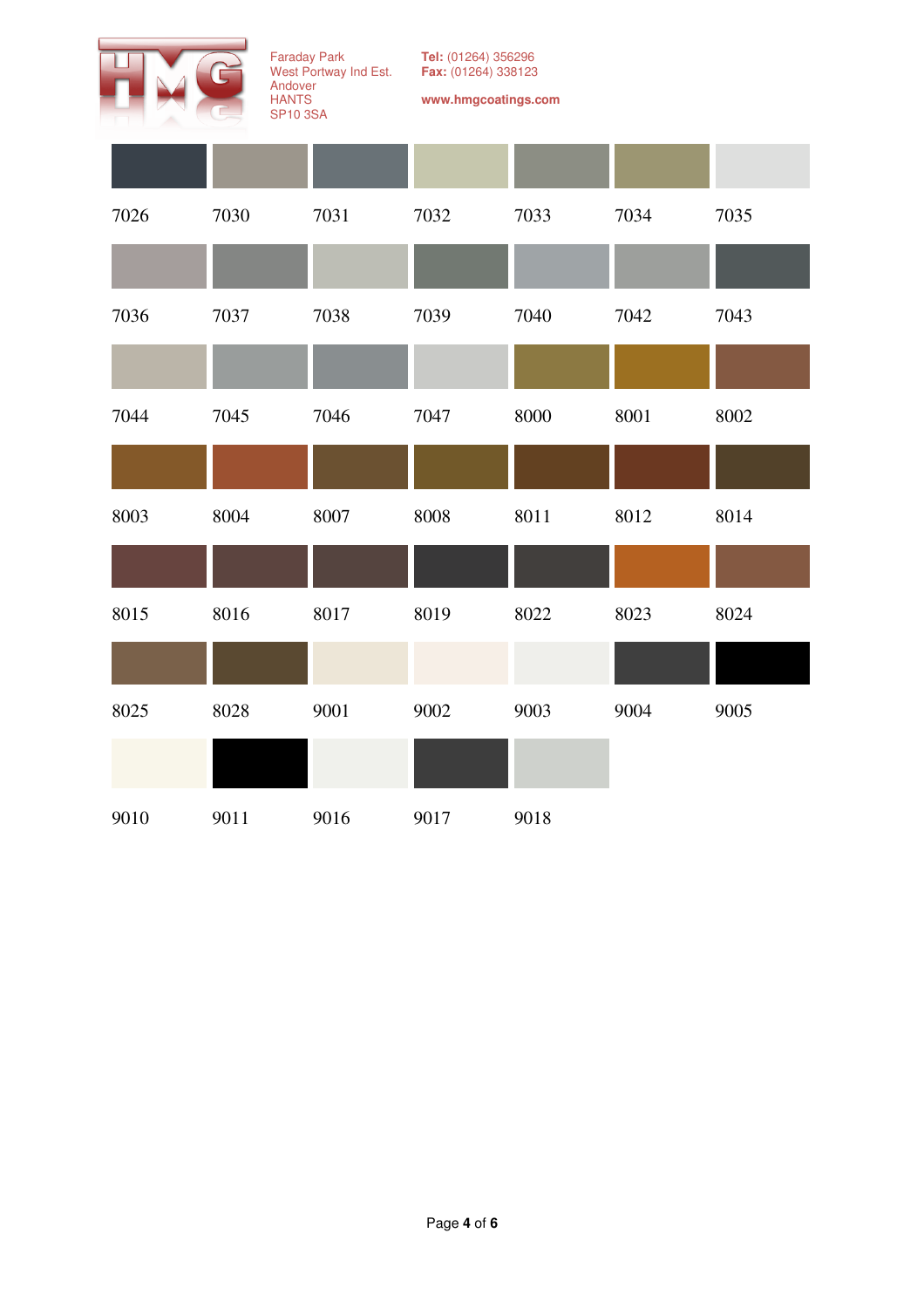

| 101                  | 103                          | 104                                 | 105                               | $\overline{106}$    | 107                            | 108                                 |
|----------------------|------------------------------|-------------------------------------|-----------------------------------|---------------------|--------------------------------|-------------------------------------|
| <b>Sky Blue</b>      | Peacock Blue                 | Azure Blue                          | Oxford Blue                       | Royal Blue          | Strong<br>Blue                 | <b>Aircraft Blue</b>                |
| 109                  | 110                          | 112                                 | 113                               | 166                 | 172                            | 175                                 |
| Middle Blue          | Roundel Blue                 | Arctic Blue                         | Deep Saxe<br><b>Blue</b>          | French Blue         | Pale<br>Roundel<br><b>Blue</b> | Light French<br>Blue                |
| 210                  | 216                          | 217                                 | 218                               | 220                 | 221                            | 223                                 |
| Sky                  | Eau-De-Nil                   | Sea Green                           | Grass Green Olive Green           |                     | <b>Brilliant</b><br>Green      | Middle Bronze<br>Green              |
| 224                  | 225                          | 226                                 | 227                               | 228                 | 241                            | 262                                 |
| Deep Bronze<br>Green | Light Brunswick<br>Green     | Middle<br><b>Brunswick</b><br>Green | Deep<br><b>Brunswick</b><br>Green | Emerald<br>Green    | Dark<br>Green                  | <b>Bold Green</b>                   |
| 267                  | 280                          | 283                                 | 284                               | 285                 | 298                            | 309                                 |
| Deep Chrome<br>Green | Verdigris Green              | <b>Aircraft Grey</b><br>Green       | Spruce<br>Green                   |                     |                                | NATO Green Olive Drab Canary Yellow |
| 310                  | 315                          | 320                                 | 337                               | 352                 | 353                            | 355                                 |
| Primrose             | Grapefruit                   | Light Brown                         | Very Dark<br>Drab                 | Pale Cream          | Deep<br>Cream                  | Lemon                               |
| 356                  | 358                          | 361                                 | 363                               | 365                 | 366                            | 367                                 |
| Golden Yellow        | <b>Light Buff</b>            | Light Stone                         | <b>Bold Yellow</b>                | Vellum              | Light<br><b>Beige</b>          | Manilla                             |
| 369                  | 380                          | 384                                 | 388                               | 389                 | 411                            | 412                                 |
| <b>Biscuit</b>       | Camouflage<br>Desert Sand    | <b>Light Straw</b>                  | Beige                             | Camouflage<br>Beige | Middle<br><b>Brown</b>         | Dark Brown                          |
| 414                  | 420                          | 436                                 | 445                               | 447                 | 453                            | 454                                 |
| Golden Brown         | Dk Camouflage<br>Desert Sand | Dark<br>Camouflage<br><b>Brown</b>  | Venetian<br>Red                   | Salmon Pink         | <b>Shell Pink</b>              | Pale Roundel<br>Red                 |
| 499                  | 537                          | 538                                 | 539                               | 541                 | 542                            | 557                                 |
| Service Brown        | Signal Red                   | Cherry                              | Currant Red Maroon                |                     | Ruby                           | Light Orange                        |